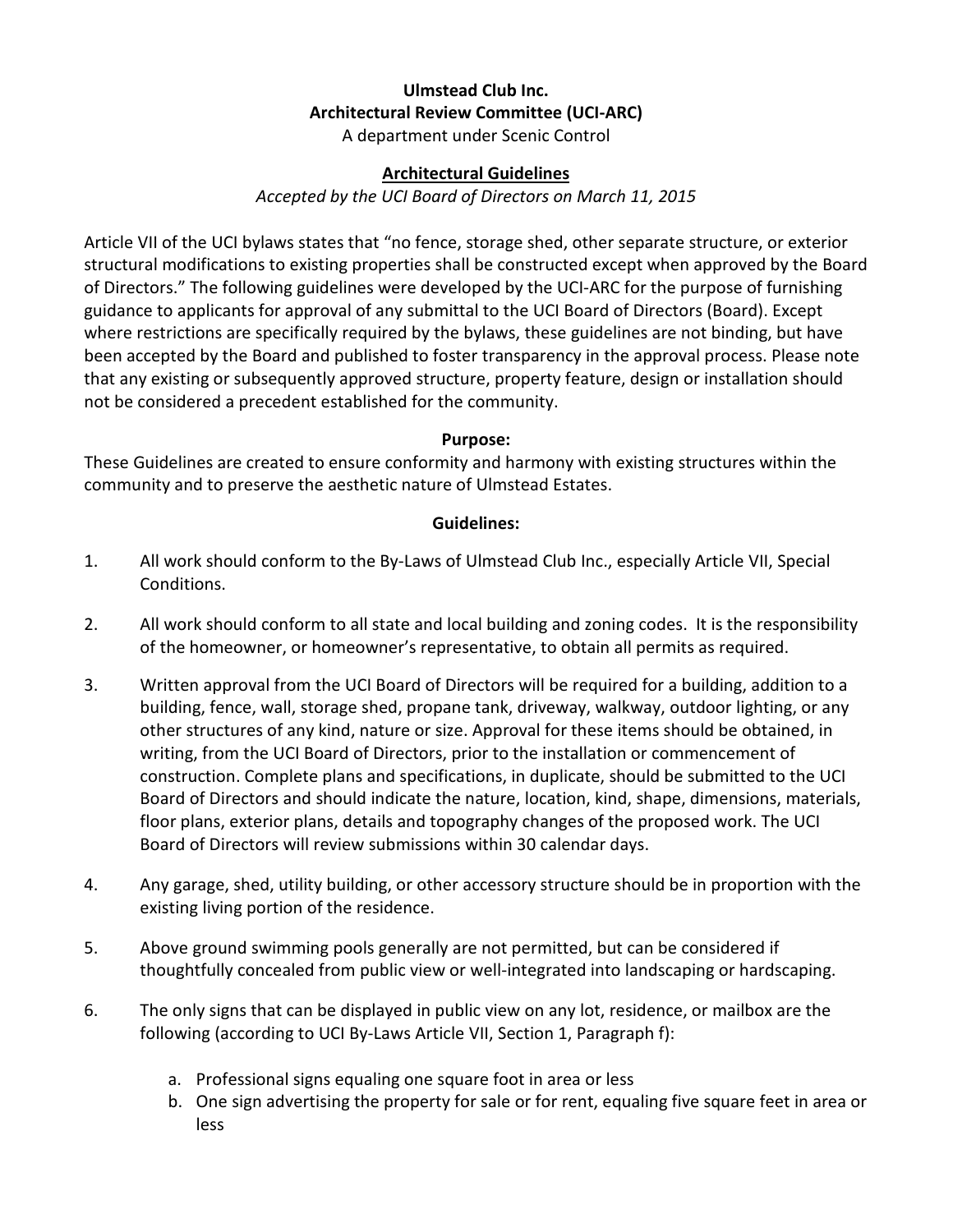- c. Signs advertising property during construction and sales of new homes
- d. Signs of a temporary nature announcing a community activity
- e. Political campaign sign, equaling six square feet or less, during a thirty-day period immediately prior to a general, special or primary election.

These signs are permitted without Board approval.

- 7. Garden equipment (including machines), garbage and trash receptacles, ladders, outside clothes lines and poles should be maintained and stored so that they are out of public view when not in use. This provision does not apply to garbage and trash receptacles on days when trash and garbage are scheduled for collection (UCI By-Laws Article VII, Section 1, Paragraph j).
- 8. Air conditioning units, external to the residence, should be installed or maintained, except on the front or street side of the house, according to UCI By-Laws Article VII, Section 1, Paragraph k. In addition, all swimming pool equipment, generators, and other similar equipment should be concealed by a screened, enclosed or covered receptacle or planting in order to conceal from public view.
- 9. Temporary structures are permitted during times of construction and/or renovation only. Moving and storage containers are permitted on a temporary basis of three (3) months or less.
- 10. All exterior finishes should be compatible and harmonious with the existing structures within the community. In particular,
	- a. Exterior walls should be of cedar siding, fiber cement siding (Hardie), vinyl siding, brick, stone or stucco.
	- b. Roofing material should be asphalt, cedar shakes, slate, standing seam metal roof or other similar roofing material.
- 11. Television antennas and radio aerials attached to residences are limited to a height of fifteen (15) feet above the topmost roofline of the residence, according to UCI By-Laws Article VII, Section 1, Paragraph g. In addition, roof mounted satellite dishes should follow the above guideline. Freestanding satellite dishes are permitted except on the front or street side of the house. Solar panels installed on exterior of residences require approval by the UCI Board of Directors.
- 12. Non-portable or permanent sport facilities, i.e. tennis court, basketball courts, skateboard ramps, etc., will require approval by the UCI Board of Directors. Single basketball hoops and horseshoe pits are permitted without Board approval.
- 13. Storm windows should be constructed of metal and glass or wood and glass, according to UCI By-Laws Article VII, Section 1, Paragraph l.
- 14. Any shed or outbuilding, with the exception of a detached garage, should be located out of public view to the greatest extent possible. Any shed visible from the street should be aesthetically compatible and harmonious with the existing structures of the community.
- 15. Swing sets, play sets, playhouses, trampolines and similar equipment will be permitted in the back and side yard only.